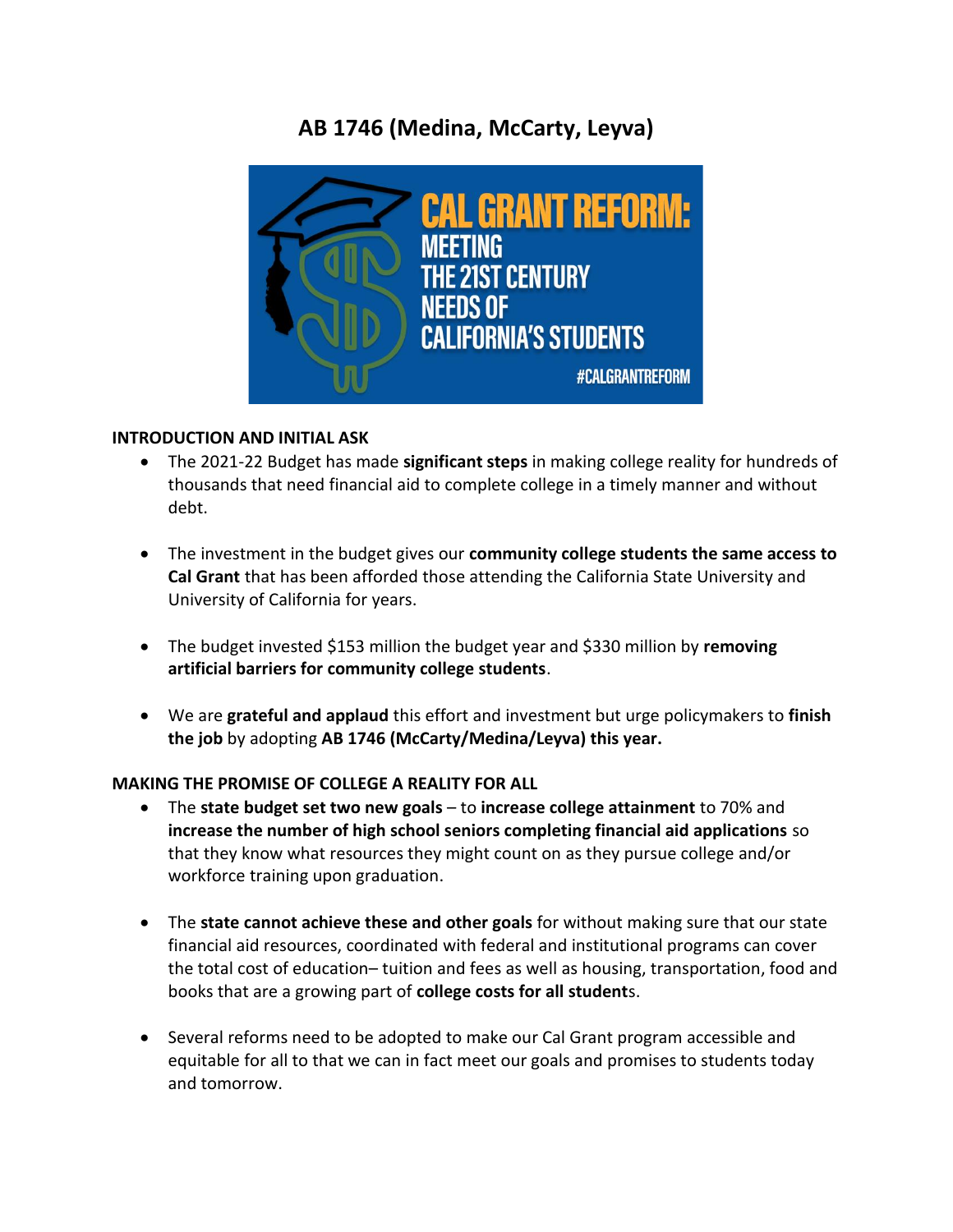#### **LET'S FINISH THE JOB WITH AB 1746**

- AB 1746 embodies the reforms developed over two plus years with the legislature, students, social justice and equity advocates, parents and others to enact comprehensive Cal Grant reform that reflects today's reality.
- The budget addressed one component of this proposed reform, making Cal Grant accessible to community college students but there is more to be done if we want equitable access to college.
- AB 1746 continues this important work by enacting several necessary reforms to complete this work. Specifically, the bill:
	- o **Removes all artificial barriers** to Cal grant age, time out of high school were removed in last year's budget but we need to get rid of grade point average for *all* students. \*Removing time out of high school and age BUT Not GPA does not help adult learners.
	- o Provides an **automatic growth factor to the access awards for community college students for their non-tuition costs**.
	- o **Simplifies the programs** by creating two awards, Cal Grant 2 and Cal Grant 4, respectively for community college and four-year college and university students.
	- o **Aligns the state and federal policies** including noting that our Cal Grant program is supplemental to the federal Pell grant and ensures that we retain the one application for financial aid programs.

#### **SUPPORT AB 1746**

- AB 1746 is **critical for students** and a **necessary component of our overall plan for college attainment and a strong economy.**
- The bill is **complimentary to the budget act**  but also makes sure that we **get the job done for all students**.
- Last year, AB 1456 enjoyed unanimous **bipartisan support** and a **growing list of supporters** including our **community college, CSU and UC students who are committed to working together to "rise all boats".**
- **Support AB 1746 for our students, and to make sure we do not fall short of our promises to them.**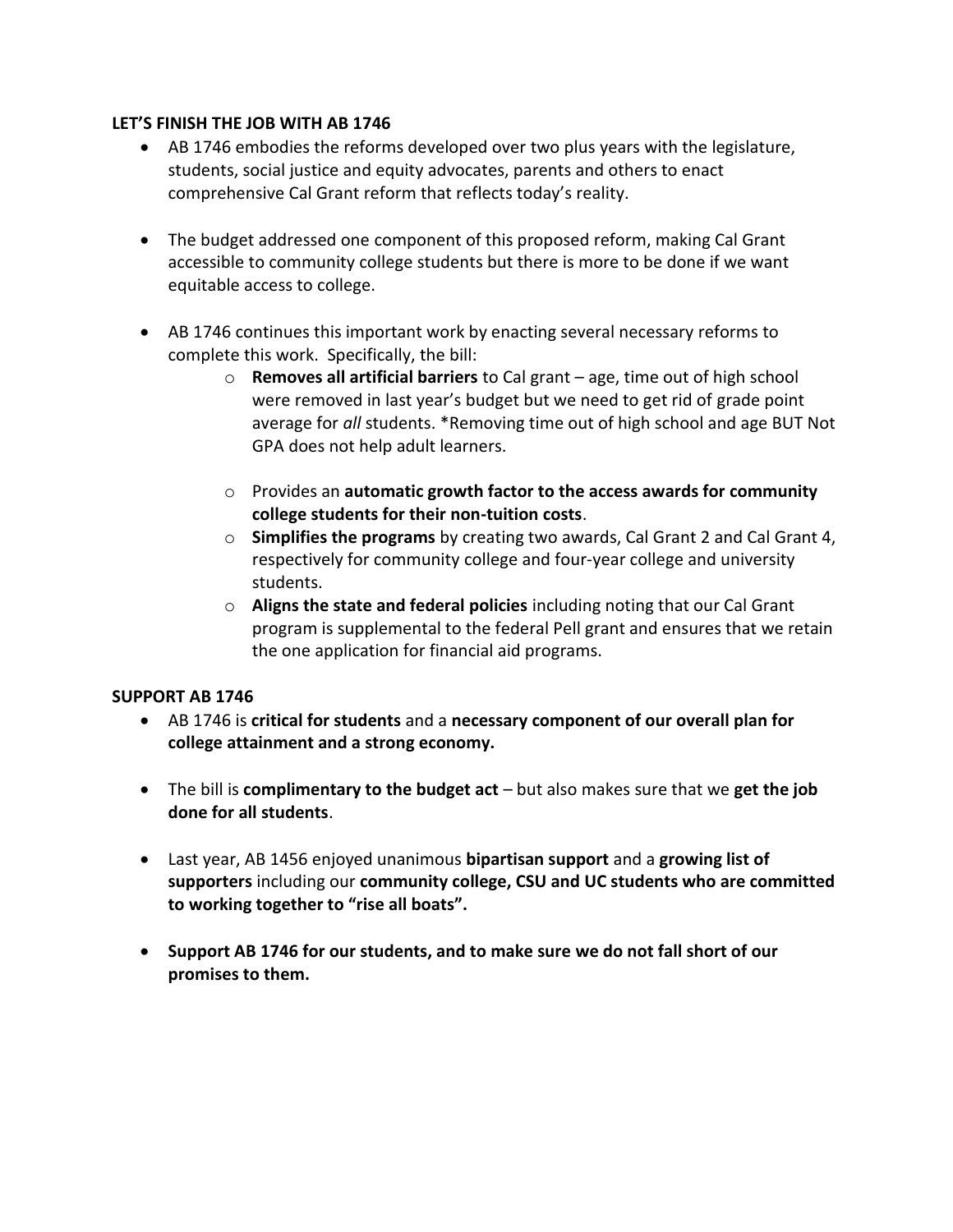#### **FREQUENTLY ASKED QUESTIONS**

### **Q: How does the Cal Grant Modernization proposal address equity and accessibility concerns within California's higher education system?**

**A:** Modernizing our Cal Grant system will create more inclusive financial aid programs that will better serve the needs of the students of today. The Cal Grant Equity Framework included in AB 1456 would expand financial aid access to more student parents, adult learners, CA Dream Act filers, veterans and returning learners than are currently being served. The framework also would address the ongoing basic needs crisis for students, helping meet the non-tuition costs of attending college by expanding student eligibility to critical programs like CalFresh.

### **Q: Why is it important to introduce this legislation now, given the budget constraints brought on by the COVID-19 pandemic?**

**A:** The COVID-19 pandemic hit California's college students especially hard. In May 2020, CSAC conducted a student survey that laid bare the devastating effects the pandemic had on students: over 70 percent of current or incoming students lost some or all of their income because of the COVID-19 pandemic. Financial aid is a lifeline for these struggling students and can help keep them on their educational journey. AB 1456 will ensure Cal Grant reaches students who need it most. Today's students need affordable access to higher education pathways to join our state's workforce and attain economic stability. California needs AB 1456 to fuel the state's workforce pipeline, stimulate the economy, and revitalize businesses working to recover from the pandemic, not only for today but also for the long term.

#### **Q: How would this proposal change the financial aid application and disbursement process?**

**A:** Right now, financial aid is complicated and hard to navigate. This bill will streamline the state's process by aligning the state's requirements with those of federal applications. AB 1456 would remove age and time out of high school requirements, as well as lower GPA requirements and eliminate them for community college applicants to help make applications simpler for students and their families. These changes will eliminate barriers to aid that have left hundreds of thousands of deserving students without financial support.

#### **Q: Under the new Cal Grant framework, will students have access to any other basic needs benefits?**

**A:** Under AB 1456, more Cal Grant 4 recipients – those attending four-year institutions – would be eligible to apply for CalFresh, a program providing monthly benefits to help students pay for food and essential goods. Cal Grant 4 provides 38,646 more financial aid awards that qualify as a Temporary Assistance for Needy Families (TANF) funded benefit & enable recipients to apply for CalFresh. As California college students struggle with food insecurity amidst the pandemic, AB 1456 will ensure more students at colleges and universities have access to basic needs support like CalFresh. By covering the tuition and fees for more students at California's public universities, AB 1456 will also free up significant resources that institutions could use to help provide more support to students to cover their non-tuition costs.